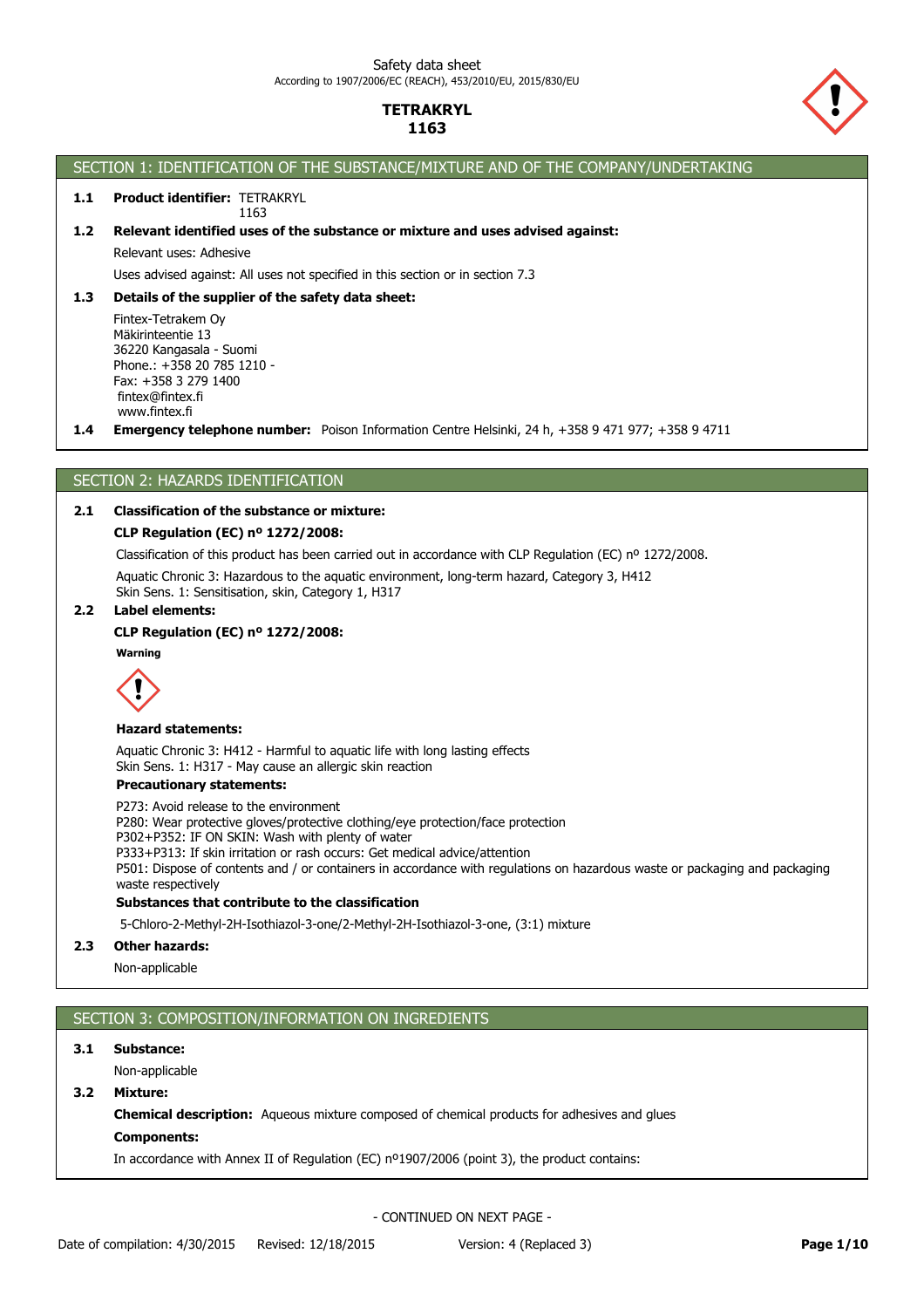

## SECTION 3: COMPOSITION/INFORMATION ON INGREDIENTS (continued)

| Chemical name/Classification<br>Concentration |           |                                                                                                                                                                                                                                                                                                                                                                             |  |
|-----------------------------------------------|-----------|-----------------------------------------------------------------------------------------------------------------------------------------------------------------------------------------------------------------------------------------------------------------------------------------------------------------------------------------------------------------------------|--|
| Zinc oxide                                    | ATP CLP00 |                                                                                                                                                                                                                                                                                                                                                                             |  |
| <b>Regulation 1272/2008</b>                   | €         | $0.1 - 3\%$                                                                                                                                                                                                                                                                                                                                                                 |  |
|                                               | ATP CLP00 |                                                                                                                                                                                                                                                                                                                                                                             |  |
| <b>Regulation 1272/2008</b>                   |           | $0.01 - 0.1$<br>$\frac{0}{0}$                                                                                                                                                                                                                                                                                                                                               |  |
| mixture                                       | ATP CLP00 |                                                                                                                                                                                                                                                                                                                                                                             |  |
| <b>Regulation 1272/2008</b>                   |           | < 0.01 %                                                                                                                                                                                                                                                                                                                                                                    |  |
|                                               |           | Aquatic Acute 1: H400; Aquatic Chronic 1: H410 - Warning<br>2-(2-butoxyethoxy)ethanol<br>Eye Irrit. 2: H319 - Warning<br>5-Chloro-2-Methyl-2H-Isothiazol-3-one/2-Methyl-2H-Isothiazol-3-one, (3:1)<br>Acute Tox. 1: H310+H330; Acute Tox. 3: H301; Aquatic Acute 1: H400; Aquatic<br>Chronic 1: H410; Eye Dam. 1: H318; Skin Corr. 1B: H314; Skin Sens. 1: H317 -<br>Danger |  |

## SECTION 4: FIRST AID MEASURES

#### **4.1 Description of first aid measures:**

The symptoms resulting from intoxication can appear after exposure, therefore, in case of doubt, seek medical attention for direct exposure to the chemical product or persistent discomfort, showing the SDS of this product.

## **By inhalation:**

This product is not classified as hazardous through inhalation,however, it is recommended in case of intoxication symptoms to remove the person affected from the area of exposure, provide clean air and keep at rest. Request medical attention if symptoms persist.

## **By skin contact:**

Remove contaminated clothing and footwear, rinse skin or shower the person affected if appropriate with plenty of cold water and neutral soap. In serious cases see a doctor. If the product causes burns or freezing, clothing should not be removed as this could worsen the injury caused if it is stuck to the skin. If blisters form on the skin, these should never be burst as this will increase the risk of infection.

## **By eye contact:**

Rinse eyes thoroughly with lukewarm water for at least 15 minutes. Do not allow the person affected to rub or close their eyes. If the injured person uses contact lenses, these should be removed unless they are stuck to the eyes, as this could cause further damage. In all cases, after cleaning, a doctor should be consulted as quickly as possible with the SDS of the product.

### **By ingestion/aspiration:**

Do not induce vomiting, but if it does happen keep the head down to avoid aspiration. Keep the person affected at rest. Rinse out the mouth and throat, as they may have been affected during ingestion.

# **4.2 Most important symptoms and effects, both acute and delayed:**

Acute and delayed effects are indicated in sections 2 and 11.

#### **4.3 Indication of any immediate medical attention and special treatment needed:**

Non-applicable

## SECTION 5: FIREFIGHTING MEASURES

#### **5.1 Extinguishing media:**

Product is non-flammable under normal conditions of storage, manipulation and use. In the case of inflammation as a result of improper manipulation, storage or use preferably use polyvalent powder extinguishers (ABC powder), in accordance with the Regulation on fire protection systems. IT IS NOT RECOMMENDED to use tap water as an extinguishing agent.

## **5.2 Special hazards arising from the substance or mixture:**

As a result of combustion or thermal decomposition reactive sub-products are created that can become highly toxic and, consequently, can present a serious health risk.

### **5.3 Advice for firefighters:**

Depending on the magnitude of the fire it may be necessary to use full protective clothing and individual respiratory equipment. Minimum emergency facilities and equipment should be available (fire blankets, portable first aid kit,...) in accordance with Directive 89/654/EC.

### **Additional provisions:**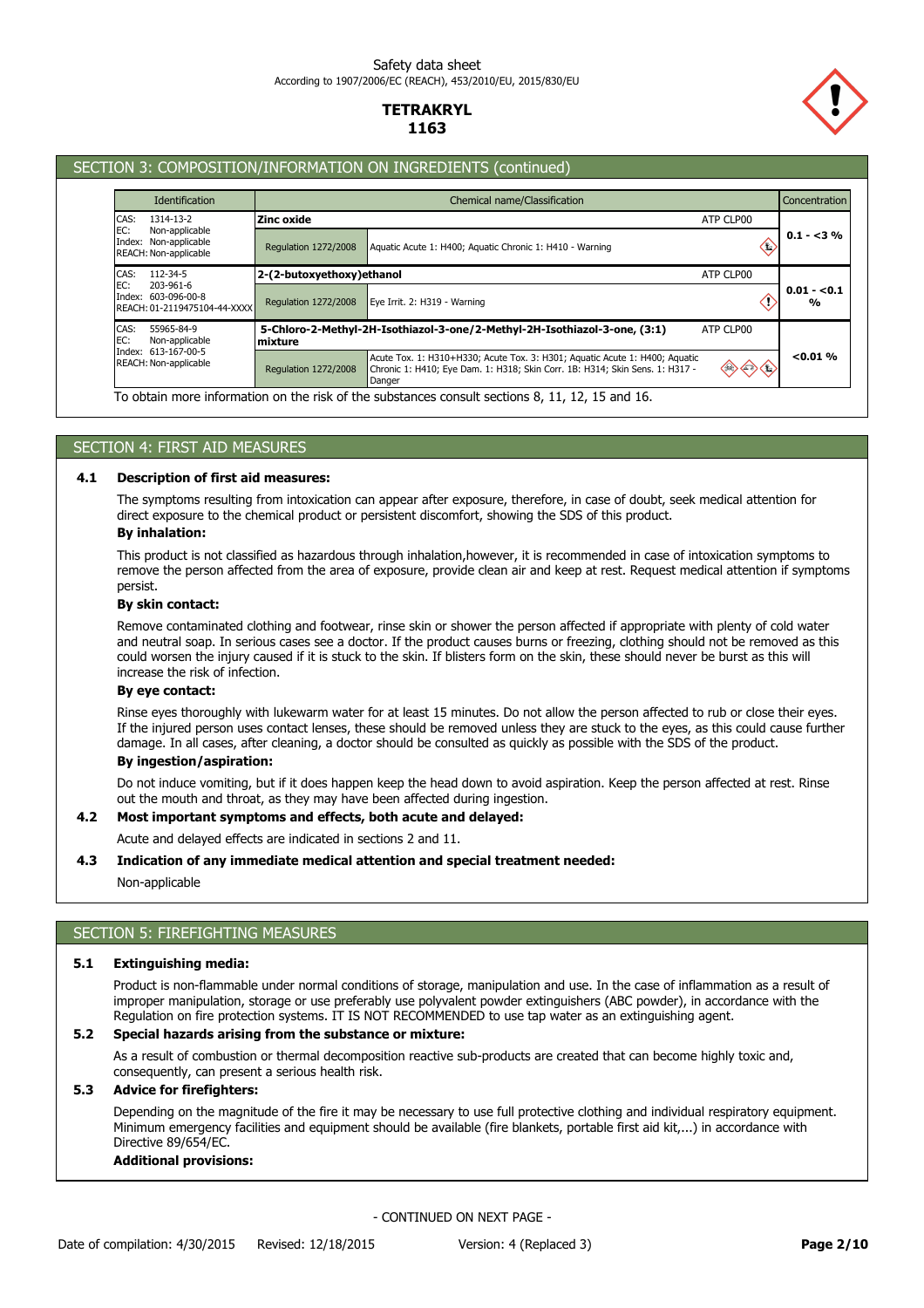

## SECTION 5: FIREFIGHTING MEASURES (continued)

Act in accordance with the Internal Emergency Plan and the Information Sheets on actions to take after an accident or other emergencies. Destroy any source of ignition. In case of fire, refrigerate the storage containers and tanks for products susceptible to inflammation, explosion or BLEVE as a result of high temperatures. Avoid spillage of the products used to extinguish the fire into an aqueous medium.

## SECTION 6: ACCIDENTAL RELEASE MEASURES

### **6.1 Personal precautions, protective equipment and emergency procedures:**

Isolate leaks provided that there is no additional risk for the people performing this task. Personal protection equipment must be used against potential contact with the spilt product (See section 8). Evacuate the area and keep out those who do not have protection.

### **6.2 Environmental precautions:**

Avoid at all cost any type of spillage into an aqueous medium. Contain the product absorbed appropriately in hermetically sealed containers. Notify the relevant authority in case of exposure to the general public or the environment.

### **6.3 Methods and material for containment and cleaning up:**

It is recommended:

Absorb the spillage using sand or inert absorbent and move it to a safe place. Do not absorb in sawdust or other combustible absorbents. For any concern related to disposal consult section 13.

## **6.4 Reference to other sections:**

See sections 8 and 13.

## SECTION 7: HANDLING AND STORAGE

### **7.1 Precautions for safe handling:**

A.- Precautions for safe manipulation

Comply with the current legislation concerning the prevention of industrial risks. Keep containers hermetically sealed. Control spills and residues, destroying them with safe methods (section 6). Avoid leakages from the container. Maintain order and cleanliness where dangerous products are used.

B.- Technical recommendations for the prevention of fires and explosions

Product is non-flammable under normal conditions of storage, manipulation and use. It is recommended to transfer at slow speeds to avoid the generation of electrostatic charges that can affect flammable products. Consult section 10 for information on conditions and materials that should be avoided.

C.- Technical recommendations to prevent ergonomic and toxicological risks

Do not eat or drink during the process, washing hands afterwards with suitable cleaning products.

D.- Technical recommendations to prevent environmental risks

Due to the danger of this product for the environment it is recommended to use it within an area containing contamination control barriers in case of spillage, as well as having absorbent material in close proximity.

### **7.2 Conditions for safe storage, including any incompatibilities:**

A.- Technical measures for storage

| Minimum Temp.: | 5 °C      |
|----------------|-----------|
| Maximum Temp.: | 25 °C     |
| Maximum time:  | 12 Months |

B.- General conditions for storage

Avoid sources of heat, radiation, static electricity and contact with food. For additional information see subsection 10.5

### **7.3 Specific end use(s):**

Except for the instructions already specified it is not necessary to provide any special recommendation regarding the uses of this product.

## SECTION 8: EXPOSURE CONTROLS/PERSONAL PROTECTION

#### **8.1 Control parameters:**

Substances whose occupational exposure limits have to be monitored in the work environment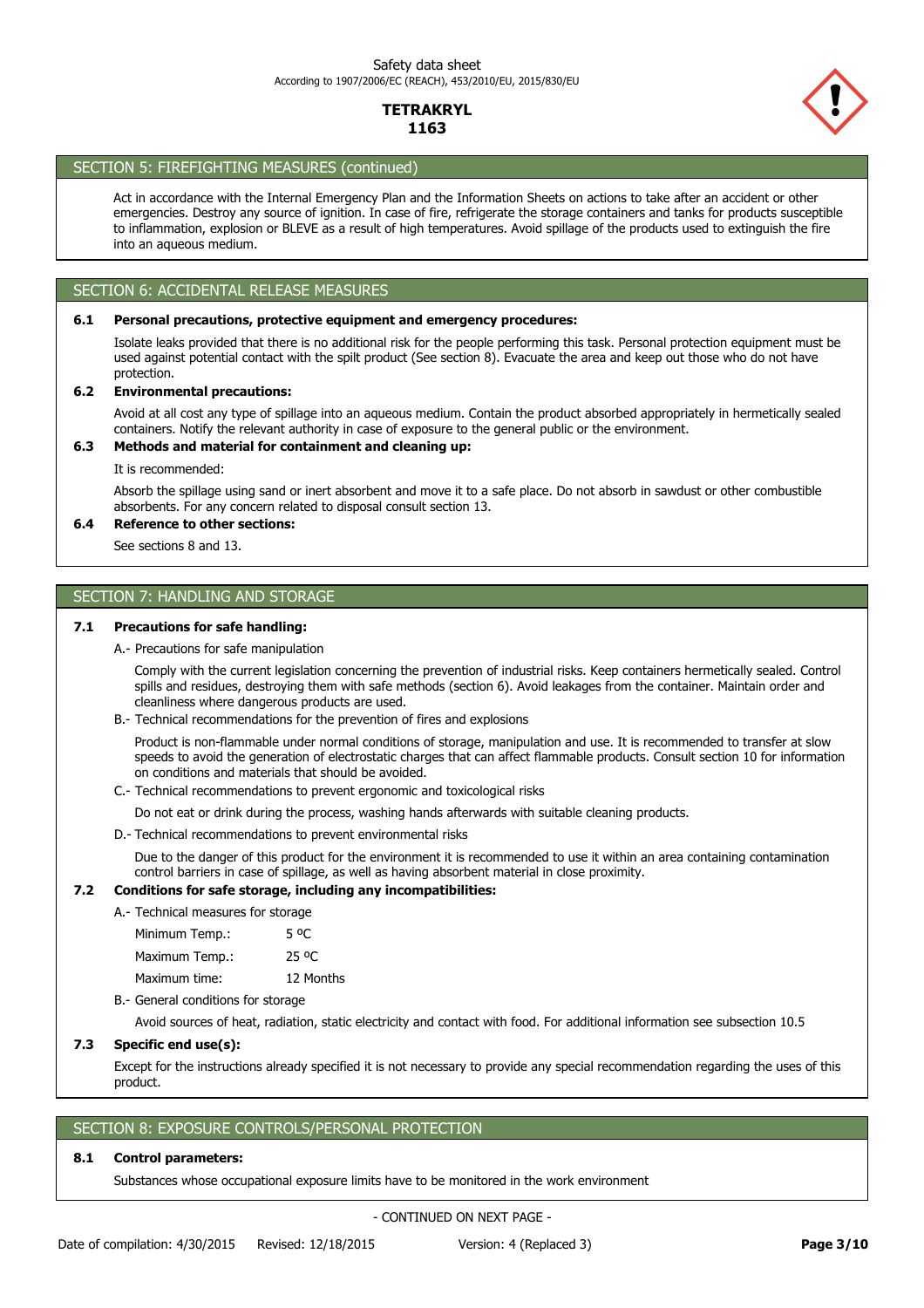### Safety data sheet According to 1907/2006/EC (REACH), 453/2010/EU, 2015/830/EU

## **TETRAKRYL 1163**



## SECTION 8: EXPOSURE CONTROLS/PERSONAL PROTECTION (continued)

| <b>Environmental limits</b><br><b>Identification</b> |                     |        |                        |
|------------------------------------------------------|---------------------|--------|------------------------|
| 2-(2-butoxyethoxy)ethanol                            | IOELV (8h)          | 10 ppm | $67.5 \text{ ma/m}^3$  |
| CAS: 112-34-5                                        | <b>IOELV (STEL)</b> | 15 ppm | $101.2 \text{ ma/m}^3$ |
| EC: 203-961-6                                        | Year                | 2015   |                        |

### **DNEL (Workers):**

|                            |                   |                | Short exposure          | Long exposure          |                       |
|----------------------------|-------------------|----------------|-------------------------|------------------------|-----------------------|
| <b>Identification</b>      | Systemic          | Local          | Systemic                | Local                  |                       |
| Zinc oxide                 | Oral              | Non-applicable | Non-applicable          | Non-applicable         | Non-applicable        |
| CAS: 1314-13-2             | Dermal            | Non-applicable | Non-applicable          | 83 mg/kg               | Non-applicable        |
| EC: Non-applicable         | <b>Inhalation</b> | Non-applicable | Non-applicable          | 5 mg/m $3$             | Non-applicable        |
| 2-(2-butoxyethoxy) ethanol | Oral              | Non-applicable | Non-applicable          | Non-applicable         | Non-applicable        |
| CAS: 112-34-5              | Dermal            | Non-applicable | Non-applicable          | 20 mg/kg               | Non-applicable        |
| EC: 203-961-6              | <b>Inhalation</b> | Non-applicable | 101.2 mg/m <sup>3</sup> | 67.5 mg/m <sup>3</sup> | $67.5 \text{ mg/m}^3$ |

### **DNEL (General population):**

|                            |                   | Short exposure |                        | Long exposure        |                |
|----------------------------|-------------------|----------------|------------------------|----------------------|----------------|
| <b>Identification</b>      |                   | Systemic       | Local                  | Systemic             | Local          |
| Zinc oxide                 | Oral              | Non-applicable | Non-applicable         | $0.83$ mg/kg         | Non-applicable |
| CAS: 1314-13-2             | Dermal            | Non-applicable | Non-applicable         | 83 mg/kg             | Non-applicable |
| EC: Non-applicable         | <b>Inhalation</b> | Non-applicable | Non-applicable         | $2.5 \text{ mg/m}^3$ | Non-applicable |
| 2-(2-butoxyethoxy) ethanol | Oral              | Non-applicable | Non-applicable         | $1.25$ mg/kg         | Non-applicable |
| CAS: 112-34-5              | Dermal            | Non-applicable | Non-applicable         | $10 \text{ mg/kg}$   | Non-applicable |
| EC: 203-961-6              | <b>Inhalation</b> | Non-applicable | 50.6 mg/m <sup>3</sup> | 34 mg/m <sup>3</sup> | 34 mg/m $3$    |

### **PNEC:**

| <b>Identification</b>     |              |                |                         |               |
|---------------------------|--------------|----------------|-------------------------|---------------|
| Zinc oxide                | <b>STP</b>   | $0.1$ mg/L     | Fresh water             | 0.0206 mg/L   |
| CAS: 1314-13-2            | Soil         | 35.6 mg/kg     | Marine water            | $0.0061$ mg/L |
| EC: Non-applicable        | Intermittent | Non-applicable | Sediment (Fresh water)  | 117.8 mg/kg   |
|                           | Oral         | Non-applicable | Sediment (Marine water) | 56.5 mg/kg    |
| 2-(2-butoxyethoxy)ethanol | <b>STP</b>   | 200 mg/L       | Fresh water             | $1$ mg/L      |
| CAS: 112-34-5             | Soil         | $0.4$ mg/kg    | Marine water            | $0.1$ mg/L    |
| EC: 203-961-6             | Intermittent | 3.9 mg/L       | Sediment (Fresh water)  | 4 mg/kg       |
|                           | Oral         | 56 g/kg        | Sediment (Marine water) | $0.4$ mg/kg   |

### **8.2 Exposure controls:**

A.- General security and hygiene measures in the work place

As a preventative measure it is recommended to use basic Personal Protection Equipment, with the corresponding <<CE marking>> in accordance with Directive 89/686/EC. For more information on Personal Protection Equipment (storage, use, cleaning, maintenance, class of protection,…) consult the information leaflet provided by the manufacturer. For more information see subsection 7.1.

All information contained herein is a recommendation which needs some specification from the labour risk prevention services as it is not known whether the company has additional measures at its disposal.

B.- Respiratory protection

The use of protection equipment will be necessary if a mist forms or if the occupational exposure limits are exceeded.

C.- Specific protection for the hands

| Pictogram                                    | <b>PPE</b>                               | Labelling  | <b>CEN Standard</b> | Remarks                                                                                                                                                                                                                   |  |  |
|----------------------------------------------|------------------------------------------|------------|---------------------|---------------------------------------------------------------------------------------------------------------------------------------------------------------------------------------------------------------------------|--|--|
| $\mathbb{C}$<br>Mandatory hand<br>protection | Protective gloves against<br>minor risks | <b>CAT</b> |                     | Replace gloves in case of any sign of damage. For<br>prolonged periods of exposure to the product for<br>professional users/industrials, we recommend using<br>CE III gloves in line with standards EN 420 and EN<br>374. |  |  |
| D.- Ocular and facial protection             |                                          |            |                     |                                                                                                                                                                                                                           |  |  |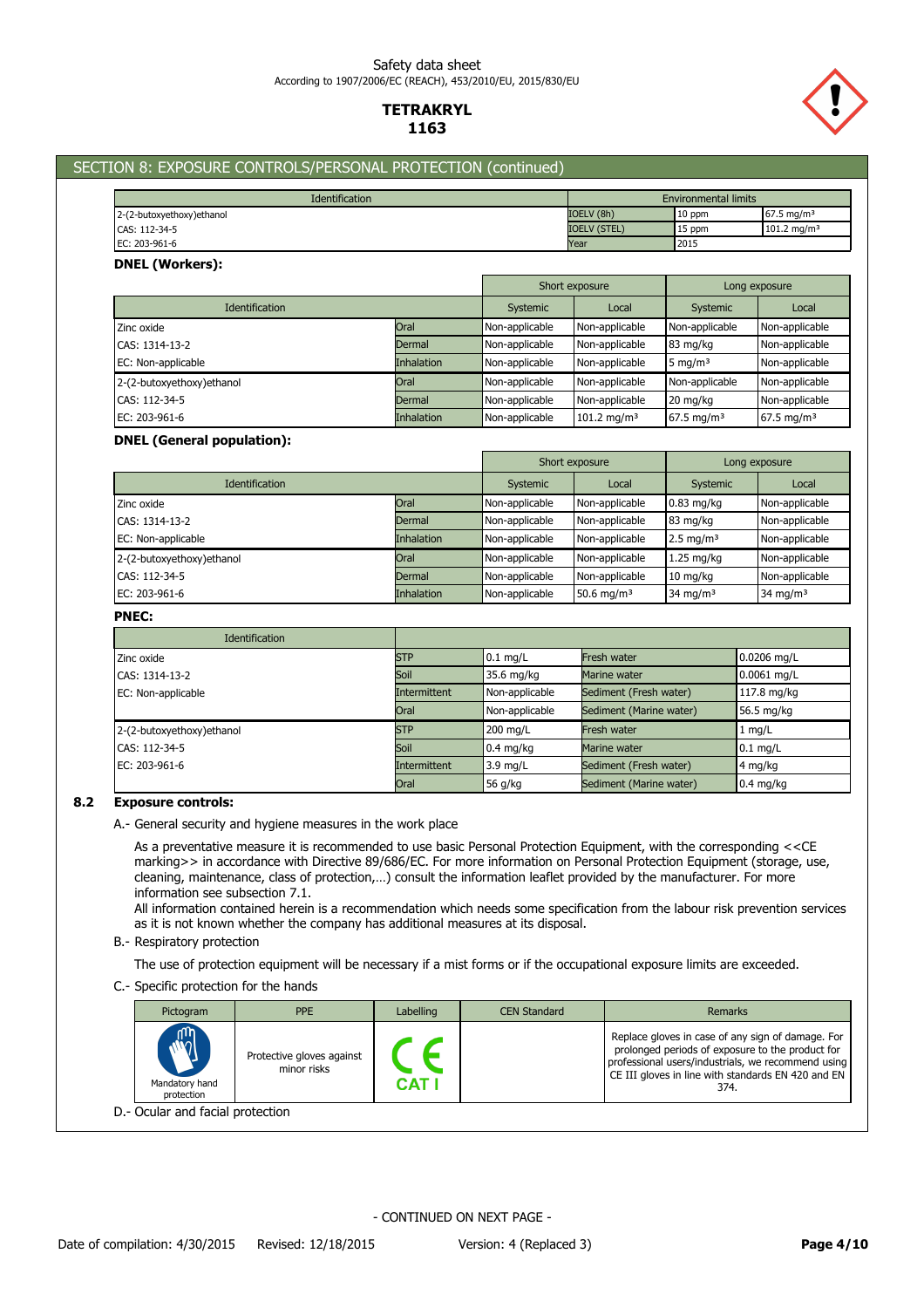

| SECTION 8: EXPOSURE CONTROLS/PERSONAL PROTECTION (continued) |                                            |                                            |                                 |                                                                                                                                 |
|--------------------------------------------------------------|--------------------------------------------|--------------------------------------------|---------------------------------|---------------------------------------------------------------------------------------------------------------------------------|
| Pictogram                                                    | <b>PPE</b>                                 | Labelling                                  | <b>CEN Standard</b>             | Remarks                                                                                                                         |
| Mandatory face<br>protection                                 | Panoramic glasses against<br>liquid splash | $\mathsf{C}_{\mathsf{CAT} \, \mathsf{II}}$ | EN 166:2001<br>EN ISO 4007:2012 | Clean daily and disinfect periodically according to<br>the manufacturer's instructions. Use if there is a<br>risk of splashing. |
| E.- Bodily protection                                        |                                            |                                            |                                 |                                                                                                                                 |
| Pictogram                                                    | <b>PPE</b>                                 | Labelling                                  | <b>CEN Standard</b>             | Remarks                                                                                                                         |
|                                                              | Work clothing                              | CE<br><b>CAT I</b>                         |                                 |                                                                                                                                 |
|                                                              | Anti-slip work shoes                       | CE<br><b>CAT II</b>                        | EN ISO 20347:2012               |                                                                                                                                 |
| F.- Additional emergency measures                            |                                            |                                            |                                 |                                                                                                                                 |
| It is not necessary to take additional emergency measures.   |                                            |                                            |                                 |                                                                                                                                 |
| <b>Emergency measure</b>                                     |                                            | <b>Standards</b>                           | <b>Emergency measure</b>        | <b>Standards</b>                                                                                                                |
| Emergency shower                                             |                                            | ANSI Z358-1<br>ISO 3864-1:2002             | O<br>Eyewash stations           | DIN 12 899<br>ISO 3864-1:2002                                                                                                   |

## **Environmental exposure controls:**

In accordance with the community legislation for the protection of the environment it is recommended to avoid environmental spillage of both the product and its container. For additional information see subsection 7.1.D

# SECTION 9: PHYSICAL AND CHEMICAL PROPERTIES

## **9.1 Information on basic physical and chemical properties:**

For complete information see the product datasheet.

| Appearance:                                                                                        |                   |
|----------------------------------------------------------------------------------------------------|-------------------|
| Physical state at 20 °C:                                                                           | Liquid            |
| Appearance:                                                                                        | Not available     |
| Color:                                                                                             | Yellowish         |
| Odor:                                                                                              | Characteristic    |
| <b>Volatility:</b>                                                                                 |                   |
| Boiling point at atmospheric pressure:                                                             | 101 °C            |
| Vapour pressure at 20 °C:                                                                          | 2346 Pa           |
| Vapour pressure at 50 °C:                                                                          | 12362 Pa (12 kPa) |
| Evaporation rate at 20 °C:                                                                         | Non-applicable *  |
| <b>Product description:</b>                                                                        |                   |
| Density at 20 °C:                                                                                  | Non-applicable *  |
| Relative density at 20 °C:                                                                         | 1.2               |
| Dynamic viscosity at 20 °C:                                                                        | Non-applicable *  |
| Kinematic viscosity at 20 °C:                                                                      | Non-applicable *  |
| Kinematic viscosity at 40 °C:                                                                      | Non-applicable *  |
| Concentration:                                                                                     | Non-applicable *  |
| pH:                                                                                                | $8 - 9$           |
| *Not relevant due to the nature of the product, not providing information property of its hazards. |                   |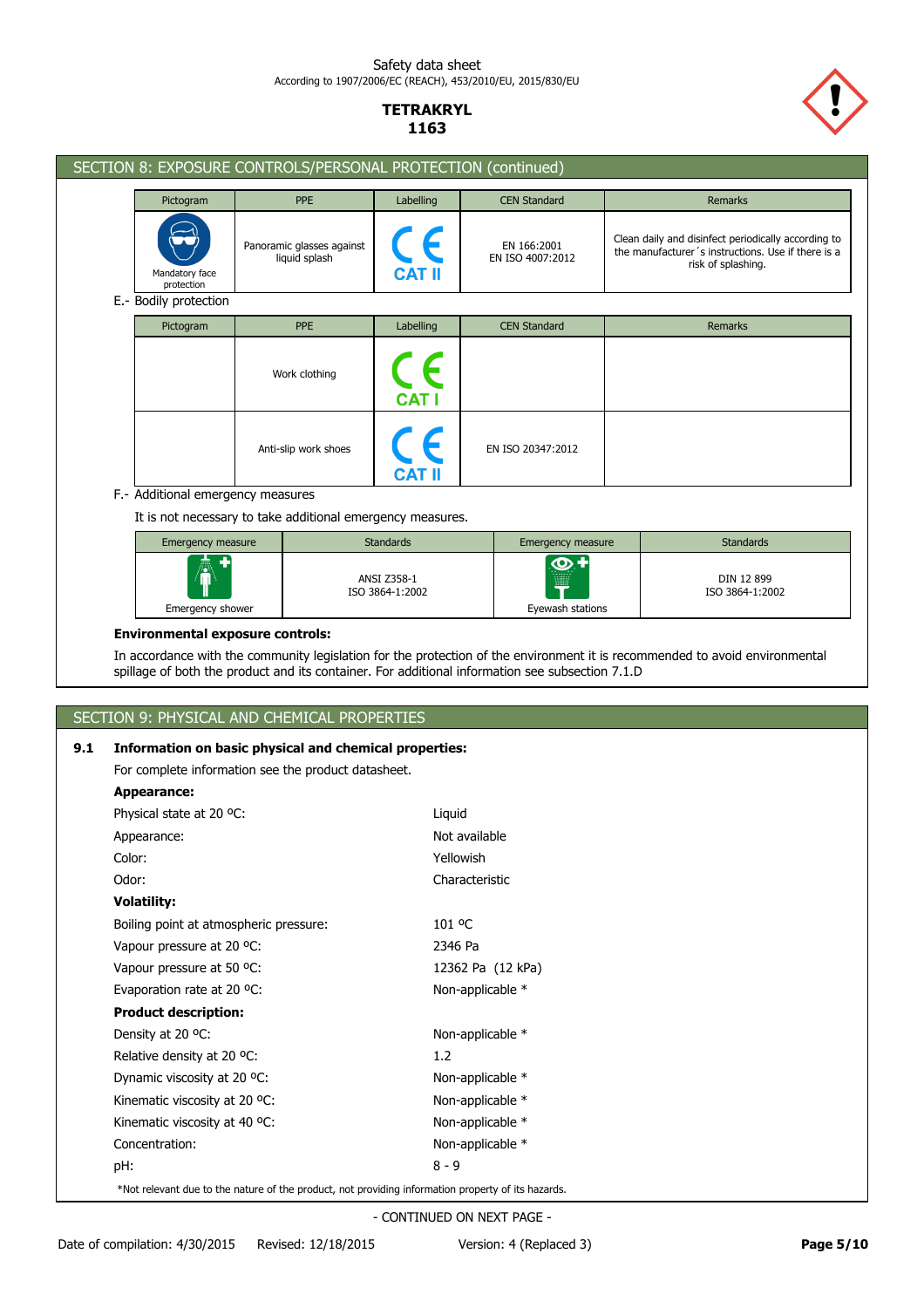

|     | SECTION 9: PHYSICAL AND CHEMICAL PROPERTIES (continued)                                            |                          |
|-----|----------------------------------------------------------------------------------------------------|--------------------------|
|     | Vapour density at 20 °C:                                                                           | Non-applicable *         |
|     | Partition coefficient n-octanol/water 20 °C:                                                       | Non-applicable *         |
|     | Solubility in water at 20 °C:                                                                      | Non-applicable *         |
|     | Solubility properties:                                                                             | Non-applicable *         |
|     | Decomposition temperature:                                                                         | Non-applicable *         |
|     | Melting point/freezing point:                                                                      | Non-applicable *         |
|     | Explosive properties:                                                                              | Non-applicable *         |
|     | Oxidising properties:                                                                              | Non-applicable *         |
|     | <b>Flammability:</b>                                                                               |                          |
|     | Flash Point:                                                                                       | Non Flammable $(>60$ °C) |
|     | Autoignition temperature:                                                                          | 204 °C                   |
|     | Lower flammability limit:                                                                          | Non-applicable $*$       |
|     | Upper flammability limit:                                                                          | Non-applicable *         |
| 9.2 | <b>Other information:</b>                                                                          |                          |
|     | Surface tension at 20 °C:                                                                          | Non-applicable *         |
|     | Refraction index:                                                                                  | Non-applicable *         |
|     | *Not relevant due to the nature of the product, not providing information property of its hazards. |                          |

# SECTION 10: STABILITY AND REACTIVITY

### **10.1 Reactivity:**

No hazardous reactions are expected because the product is stable under recommended storage conditions. See section 7.

### **10.2 Chemical stability:**

Chemically stable under the conditions of storage, handling and use.

### **10.3 Possibility of hazardous reactions:**

Under the specified conditions, hazardous reactions that lead to excessive temperatures or pressure are not expected.

## **10.4 Conditions to avoid:**

Applicable for handling and storage at room temperature:

| $\sim$<br>friction<br><b>SHOCK</b> | with air<br>contact | mperature<br>w | Sunliaht     | .<br>Humidity           |
|------------------------------------|---------------------|----------------|--------------|-------------------------|
| Not                                | Not                 | Not            | t applicable | <sup>.</sup> applicable |
| : applicable                       | * applicable        | applicable     | Not          | Not                     |

### **10.5 Incompatible materials:**

| Acids              | Water               | Combustive materials | Combustible materials | <b>Others</b>                 |
|--------------------|---------------------|----------------------|-----------------------|-------------------------------|
| Avoid strong acids | t applicable<br>Not | Avoid direct impact  | Not applicable        | Avoid alkalis or strong bases |

## **10.6 Hazardous decomposition products:**

See subsection 10.3, 10.4 and 10.5 to find out the specific decomposition products. Depending on the decomposition conditions, complex mixtures of chemical substances can be released: carbon dioxide (CO2), carbon monoxide and other organic compounds.

## SECTION 11: TOXICOLOGICAL INFORMATION

## **11.1 Information on toxicological effects:**

The experimental information related to the toxicological properties of the product itself is not available

Contains glycols. With possibility of effects that are hazardous to the health, it is recommended not to breathe the vapours for long periods of time.

## **Dangerous health implications:**

A.- Ingestion (acute effect): In case of exposure that is repetitive, prolonged or at concentrations higher than recommended by the occupational exposure limits, it may result in adverse effects on health depending on the means of exposure: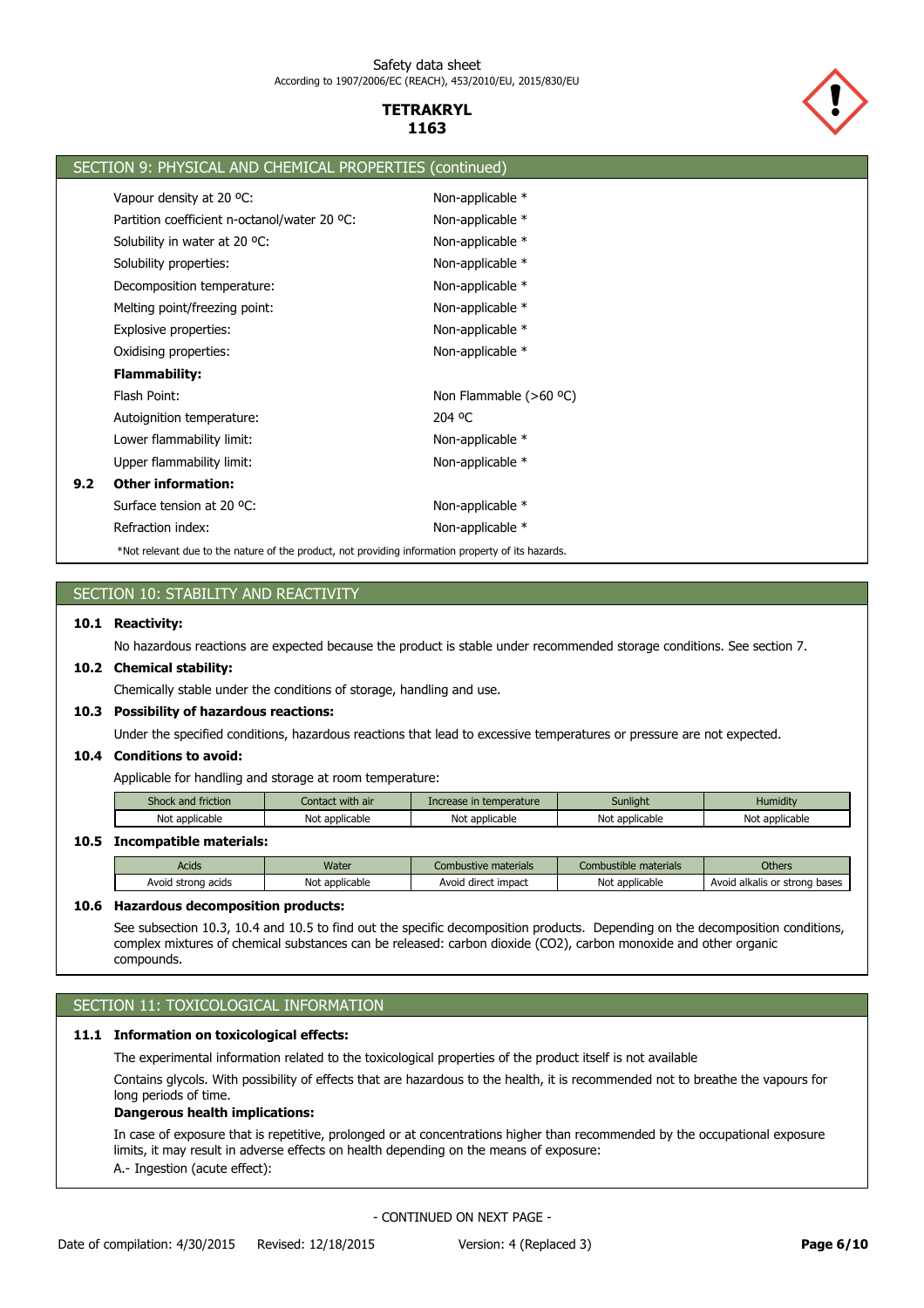

| SECTION 11: TOXICOLOGICAL INFORMATION (continued)                                                                                                                                                                                                                                                                                                                                                                                                                                                                                                                                                                                                                |                 |                       |       |
|------------------------------------------------------------------------------------------------------------------------------------------------------------------------------------------------------------------------------------------------------------------------------------------------------------------------------------------------------------------------------------------------------------------------------------------------------------------------------------------------------------------------------------------------------------------------------------------------------------------------------------------------------------------|-----------------|-----------------------|-------|
| - Acute toxicity : Based on available data, the classification criteria are not met, however, it contains substances classified<br>as dangerous for consumption. For more information see section 3.<br>- Corrosivity/Irritability: Based on available data, the classification criteria are not met, however it does contain substances<br>classified as dangerous for this effect. For more information see section 3.<br>B- Inhalation (acute effect):                                                                                                                                                                                                        |                 |                       |       |
| - Acute toxicity : Based on available data, the classification criteria are not met, however, it contains substances classified<br>as dangerous for inhalation. For more information see section 3.<br>- Corrosivity/Irritability: Based on available data, the classification criteria are not met, however it does contain substances<br>classified as dangerous for this effect. For more information see section 3.<br>C- Contact with the skin and the eyes (acute effect):                                                                                                                                                                                 |                 |                       |       |
| - Contact with the skin: Based on available data, the classification criteria are not met, however, it contains substances<br>classified as dangerous for skin contact. For more information see section 3.<br>- Contact with the eyes: Based on available data, the classification criteria are not met, however it does contain substances<br>classified as dangerous for this effect. For more information see section 3.<br>D- CMR effects (carcinogenicity, mutagenicity and toxicity to reproduction):                                                                                                                                                     |                 |                       |       |
| - Carcinogenicity: Based on available data, the classification criteria are not met, as it does not contain substances classified<br>as dangerous for the effects mentioned. For more information see section 3.<br>Mutagenicity: Based on available data, the classification criteria are not met, as it does not contain substances classified as<br>dangerous for this effect. For more information see section 3.<br>- Reproductive toxicity: Based on available data, the classification criteria are not met, as it does not contain substances<br>classified as dangerous for this effect. For more information see section 3.<br>E- Sensitizing effects: |                 |                       |       |
| - Respiratory: Based on available data, the classification criteria are not met, as it does not contain substances classified as<br>dangerous with sensitising effects. For more information see section 3.<br>- Cutaneous: Prolonged contact with the skin can result in episodes of allergic contact dermatitis.<br>Specific target organ toxicity (STOT) - single exposure:<br>F÷.                                                                                                                                                                                                                                                                            |                 |                       |       |
| Based on available data, the classification criteria are not met, as it does not contain substances classified as dangerous for<br>this effect. For more information see section 3.<br>G- Specific target organ toxicity (STOT)-repeated exposure:                                                                                                                                                                                                                                                                                                                                                                                                               |                 |                       |       |
| - Specific target organ toxicity (STOT)-repeated exposure: Based on available data, the classification criteria are not met, as<br>it does not contain substances classified as dangerous for this effect. For more information see section 3.<br>Skin: Based on available data, the classification criteria are not met, as it does not contain substances classified as<br>dangerous for this effect. For more information see section 3.<br>H- Aspiration hazard:                                                                                                                                                                                             |                 |                       |       |
| Based on available data, the classification criteria are not met, as it does not contain substances classified as dangerous for<br>this effect. For more information see section 3.                                                                                                                                                                                                                                                                                                                                                                                                                                                                              |                 |                       |       |
| <b>Other information:</b>                                                                                                                                                                                                                                                                                                                                                                                                                                                                                                                                                                                                                                        |                 |                       |       |
| Non-applicable                                                                                                                                                                                                                                                                                                                                                                                                                                                                                                                                                                                                                                                   |                 |                       |       |
| Specific toxicology information on the substances:                                                                                                                                                                                                                                                                                                                                                                                                                                                                                                                                                                                                               |                 |                       |       |
| Identification                                                                                                                                                                                                                                                                                                                                                                                                                                                                                                                                                                                                                                                   |                 | <b>Acute toxicity</b> | Genus |
| Zinc oxide                                                                                                                                                                                                                                                                                                                                                                                                                                                                                                                                                                                                                                                       | LD50 oral       | 7950 mg/kg            | Mouse |
| CAS: 1314-13-2                                                                                                                                                                                                                                                                                                                                                                                                                                                                                                                                                                                                                                                   | LD50 dermal     | Non-applicable        |       |
| EC: Non-applicable                                                                                                                                                                                                                                                                                                                                                                                                                                                                                                                                                                                                                                               | LC50 inhalation | Non-applicable        |       |
| 5-Chloro-2-Methyl-2H-Isothiazol-3-one/2-Methyl-2H-Isothiazol-3-one, (3:1) mixture                                                                                                                                                                                                                                                                                                                                                                                                                                                                                                                                                                                | LD50 oral       | $100$ mg/kg           | Rat   |
| CAS: 55965-84-9                                                                                                                                                                                                                                                                                                                                                                                                                                                                                                                                                                                                                                                  | LD50 dermal     | 300 mg/kg             | Rat   |
| EC: Non-applicable                                                                                                                                                                                                                                                                                                                                                                                                                                                                                                                                                                                                                                               | LC50 inhalation | Non-applicable        |       |

## SECTION 12: ECOLOGICAL INFORMATION

The experimental information related to the eco-toxicological properties of the product itself is not available

## **12.1 Toxicity:**

| <b>Identification</b> | Acute toxicity |                            | <b>Species</b>       | Genus      |
|-----------------------|----------------|----------------------------|----------------------|------------|
| Zinc oxide            | <b>LC50</b>    | $0.82 \text{ mg/L}$ (96 h) | Oncorhynchus kisutch | Fish       |
| CAS: 1314-13-2        | <b>EC50</b>    | 3.4 mg/L (48 h)            | Daphnia magna        | Crustacean |
| EC: Non-applicable    | <b>EC50</b>    | Non-applicable             |                      |            |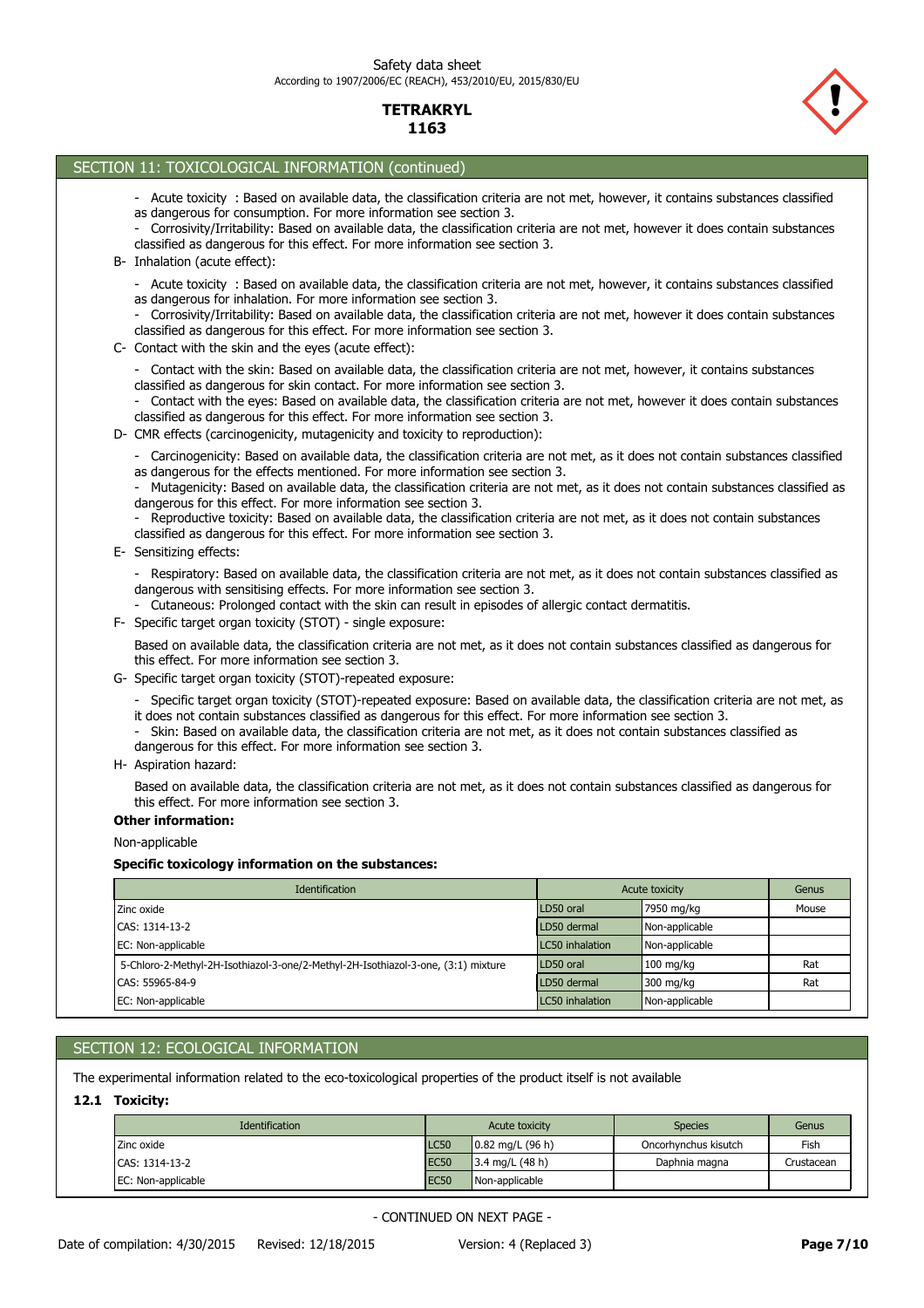### Safety data sheet According to 1907/2006/EC (REACH), 453/2010/EU, 2015/830/EU

## **TETRAKRYL 1163**



### SECTION 12: ECOLOGICAL INFORMATION (continued)

| <b>Identification</b>                                                                 | <b>Acute toxicity</b> |                       | <b>Species</b>         | Genus      |
|---------------------------------------------------------------------------------------|-----------------------|-----------------------|------------------------|------------|
| 2-(2-butoxyethoxy) ethanol                                                            | LC50                  | 1300 mg/L (96 h)      | Lepomis macrochirus    | Fish       |
| CAS: 112-34-5                                                                         | <b>EC50</b>           | 2850 mg/L (24 h)      | Daphnia magna          | Crustacean |
| EC: 203-961-6                                                                         | <b>EC50</b>           | 53 mg/L (192 h)       | Microcystis aeruginosa | Algae      |
| 5-Chloro-2-Methyl-2H-Isothiazol-3-one/2-Methyl-2H-Isothiazol-3-<br>one, (3:1) mixture |                       | $0.1 - 1$ mg/L (96 h) |                        | Fish       |
| CAS: 55965-84-9                                                                       | <b>EC50</b>           | $0.1 - 1$ mg/L (48 h) |                        | Crustacean |
| EC: Non-applicable                                                                    | <b>EC50</b>           | $0.1 - 1$ mg/L (72 h) |                        | Algae      |

#### **12.2 Persistence and degradability:**

| <b>Identification</b>     | Degradability    |                  | Biodegradability     |                    |
|---------------------------|------------------|------------------|----------------------|--------------------|
| 2-(2-butoxyethoxy)ethanol | BOD <sub>5</sub> | $0.25$ g O2/g    | <b>Concentration</b> | $100 \text{ mg/L}$ |
| CAS: 112-34-5             | <b>COD</b>       | $2.08$ g $O2$ /g | Period               | 28 days            |
| EC: 203-961-6             | BOD5/COD         | 0.12             | % Biodegradable      | 92 %               |

### **12.3 Bioaccumulative potential:**

| <b>Identification</b>      | Bioaccumulation potential |       |  |
|----------------------------|---------------------------|-------|--|
| 2-(2-butoxyethoxy) ethanol | <b>BCF</b>                | 10.46 |  |
| CAS: 112-34-5              | Pow Log                   | 0.56  |  |
| EC: 203-961-6              | Potential                 | Low   |  |

## **12.4 Mobility in soil:**

| <b>Identification</b>      | Absorption/desorption |                      | Volatility   |                               |
|----------------------------|-----------------------|----------------------|--------------|-------------------------------|
| 2-(2-butoxyethoxy) ethanol | Koc                   | 48                   | <b>Henry</b> | 7.2E-9 Pa·m <sup>3</sup> /mol |
| CAS: 112-34-5              | <b>Conclusion</b>     | <b>Verv High</b>     | Drv soil     | l No                          |
| EC: 203-961-6              | Surface tension       | 3.395E-2 N/m (25 °C) | Moist soil   | l No                          |

## **12.5 Results of PBT and vPvB assessment:**

Non-applicable

### **12.6 Other adverse effects:**

Not described

## SECTION 13: DISPOSAL CONSIDERATIONS

#### **13.1 Waste treatment methods:**

| Code      | <b>Description</b>                                                                                                 | Waste class (Regulation (EU) No<br>1357/2014) |
|-----------|--------------------------------------------------------------------------------------------------------------------|-----------------------------------------------|
| 08 04 15* | Aqueous liquid waste containing adhesives or sealants containing organic solvents or other<br>dangerous substances | Dangerous                                     |

### **Type of waste (Regulation (EU) No 1357/2014):**

HP14 Ecotoxic

#### **Waste management (disposal and evaluation):**

Consult the authorized waste service manager on the assessment and disposal operations in accordance with Annex 1 and Annex 2 (Directive 2008/98/EC). As under 15 01 (2014/955/EC) of the code and in case the container has been in direct contact with the product, it will be processed the same way as the actual product. Otherwise, it will be processed as non-dangerous residue. We do not recommended disposal down the drain. See paragraph 6.2.

#### **Regulations related to waste management:**

In accordance with Annex II of Regulation (EC) nº1907/2006 (REACH) the community or state provisions related to waste management are stated

Community legislation: Directive 2008/98/EC, 2014/955/EU, Regulation (EU) No 1357/2014

## SECTION 14: TRANSPORT INFORMATION

This product is not regulated for transport (ADR/RID,IMDG,IATA)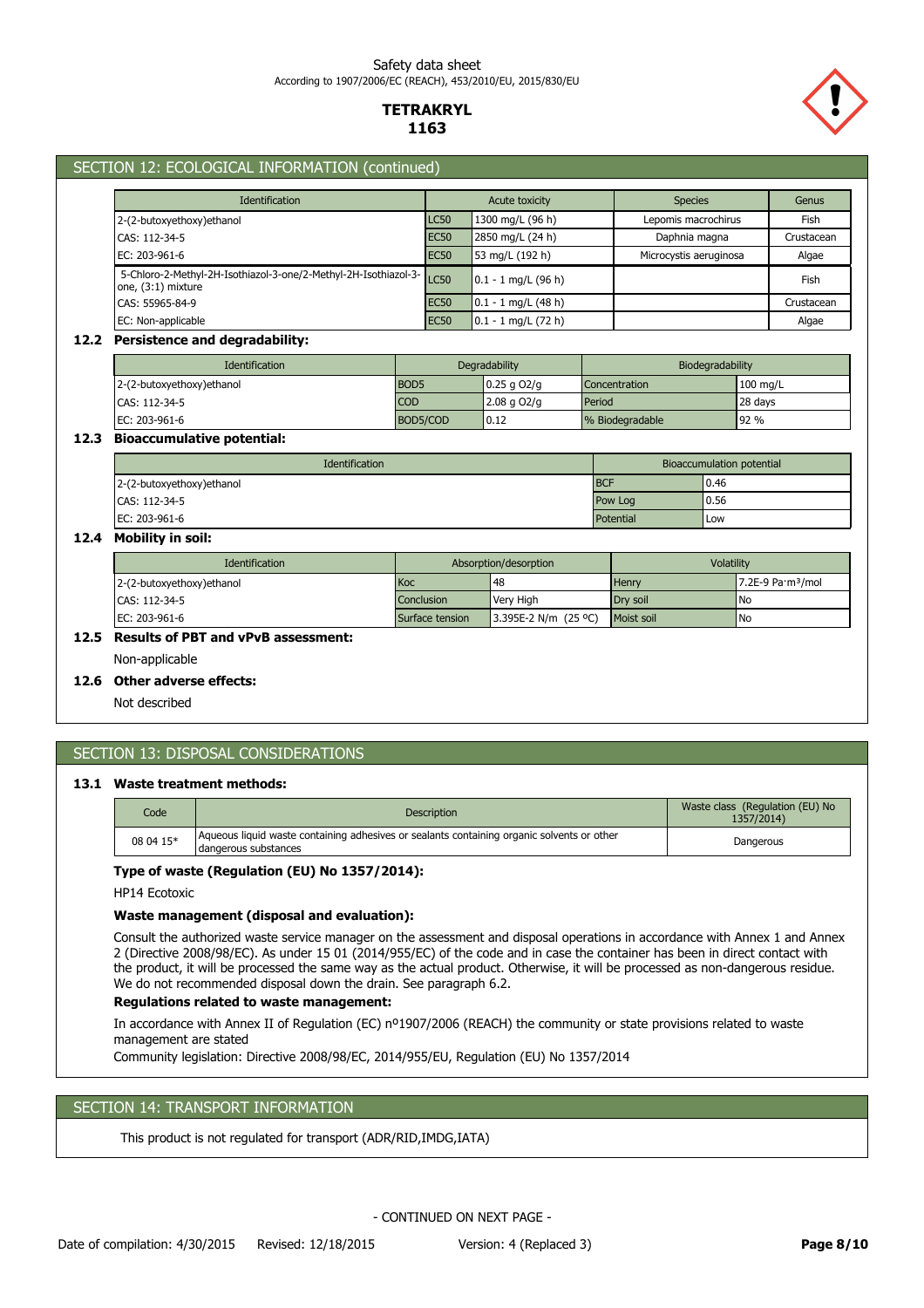

#### SECTION 15: REGULATORY INFORMATION

## **15.1 Safety, health and environmental regulations/legislation specific for the substance or mixture:**

Regulation (EC) No 528/2012: contains a preservative to protect the initial properties of the treated article. Contains 5-Chloro-2- Methyl-2H-Isothiazol-3-one/2-Methyl-2H-Isothiazol-3-one, (3:1) mixture.

Candidate substances for authorisation under the Regulation (EC) 1907/2006 (REACH): Non-applicable

Substances included in Annex XIV of REACH ("Authorisation List") and sunset date: Non-applicable

Regulation (EC) 1005/2009, about substances that deplete the ozone layer: Non-applicable

Article 95, REGULATION (EU) No 528/2012: 5-Chloro-2-Methyl-2H-Isothiazol-3-one/2-Methyl-2H-Isothiazol-3-one, (3:1) mixture (Product-type 2, 4, 6, 11, 12, 13)

REGULATION (EU) No 649/2012, in relation to the import and export of hazardous chemical products: Non-applicable

## **Limitations to commercialisation and the use of certain dangerous substances and mixtures (Annex XVII REACH, etc ….):**

Non-applicable

#### **Specific provisions in terms of protecting people or the environment:**

It is recommended to use the information included in this safety data sheet as data used in a risk evaluation of the local circumstances in order to establish the necessary risk prevention measures for the manipulation, use, storage and disposal of this product.

### **Other legislation:**

The product could be affected by sectorial legislation

#### **15.2 Chemical safety assessment:**

The supplier has not carried out evaluation of chemical safety.

### SECTION 16: OTHER INFORMATION

#### **Legislation related to safety data sheets:**

This safety data sheet has been designed in accordance with ANNEX II-Guide to the compilation of safety data sheets of Regulation (EC) Nº 1907/2006 (Regulation (EU) Nº 453/2010, Regulation (EC) Nº 2015/830)

### COMPOSITION/INFORMATION ON INGREDIENTS: **Modifications related to the previous security card which concerns the ways of managing risks. :**

· Added Content

5-Chloro-2-Methyl-2H-Isothiazol-3-one/2-Methyl-2H-Isothiazol-3-one, (3:1) mixture (55965-84-9)

· Removed Content

 Mixture of: 5-chloro-2-methyl-4-isothiazolin-3-one [EC no. 247-500-7] and 2-methyl-2H -isothiazol-3-one [EC no. 220-239- 6] (3:1) (55965-84-9)

#### **Texts of the legislative phrases mentioned in section 2:**

H412: Harmful to aquatic life with long lasting effects

H317: May cause an allergic skin reaction

#### **Texts of the legislative phrases mentioned in section 3:**

The phrases indicated do not refer to the product itself; they are present merely for informative purposes and refer to the individual components which appear in section 3

## **CLP Regulation (EC) nº 1272/2008:**

Acute Tox. 1: H310+H330 - Fatal in contact with skin or if inhaled

Acute Tox. 3: H301 - Toxic if swallowed Aquatic Acute 1: H400 - Very toxic to aquatic life

Aquatic Chronic 1: H410 - Very toxic to aquatic life with long lasting effects

Eye Dam. 1: H318 - Causes serious eye damage

Eye Irrit. 2: H319 - Causes serious eye irritation

Skin Corr. 1B: H314 - Causes severe skin burns and eye damage

Skin Sens. 1: H317 - May cause an allergic skin reaction

## **Classification procedure:**

Aquatic Chronic 3: Calculation method

Skin Sens. 1: Calculation method

### **Advice related to training:**

Minimal training is recommended to prevent industrial risks for staff using this product, in order to facilitate their comprehension and interpretation of this safety data sheet, as well as the label on the product.

## **Principal bibliographical sources:**